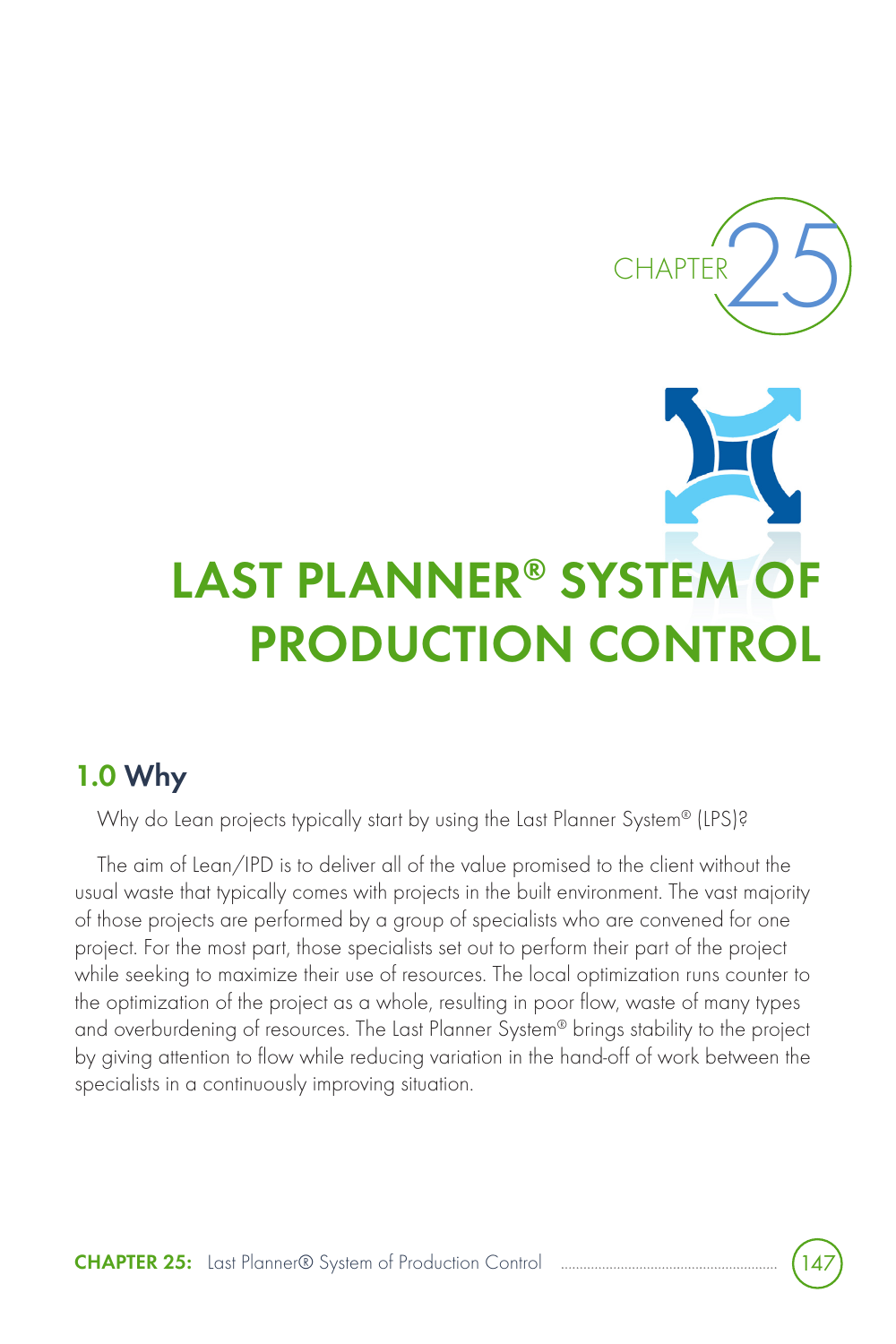## **2.0 What**

What makes the LPS® a Lean system for planning and managing work?

"The intention of the system and the fundamental nature of the practices involved are clear: Produce predictable uninterrupted workflow by creating a coherent set of commitments that connects the work of the specialists to the promises of the project to the client and coordinates their actions.

"This happens in five recurring conversations each designed so the team can manage the network of commitments inside each of their accountabilities."

The Last Planner System®: Conversations that Design and Activate the Network of Commitments, Greg Howell and Hal Macomber

The Last Planner System® brings stability to the project by giving attention to flow while reducing variation in the hand-off of work

between the specialists in a continuously improving situation.

What are the five conversations?

People often refer to the conversations as "should – can – will – did – learn" planning.

- Pull-planning for Production System Design establishes what should be done.
- Make-ready planning gets the upcoming work in a condition so that it can be done.
- Weekly work planning establishes the set of promises from specific people for the work that will be done.
- Daily commitment management supports the last planners in staying on track with their promises so that the work did get done.
- At least weekly, the last planners take time to learn from their performance.